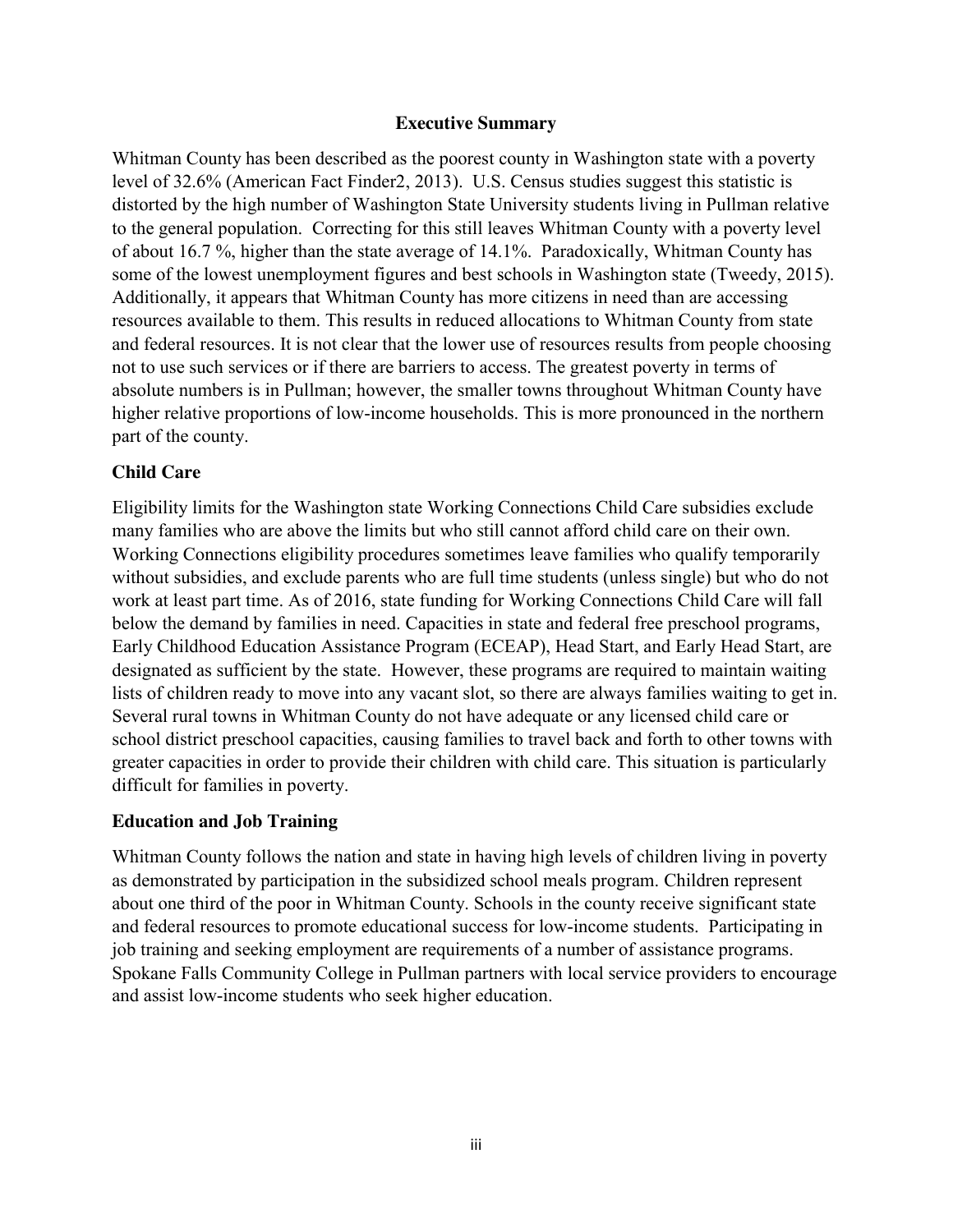### **Elder Care**

The elderly make up about one third of low-income individuals in Whitman County. Services for low-income, elderly persons focus on health care and transportation, as well as housing and food security.

### **Food Security**

Most of the federal and state funds for food go toward programs for children. The regional system for obtaining and distributing food to low-income households is large and complex. Most food within this system is donated by food producers, distributors, and retailers. Food distribution services are present in all of the towns in Whitman County and appear to constitute important social and cultural experiences for both the volunteer providers and users of the food pantries. Food made available by these organizations is often limited in quantity and time of availability. Food from food pantries, as well as state and federal programs, is still not sufficient to meet minimum needs. Promising local efforts are addressing the availability of fresh food and promoting improved nutrition and education to enhance food self-sufficiency. Between 10% and 19% of low-income households in Whitman County report going hungry in the last year due to lack of available nutritious food (Bittinger, 2015).

# **Health Care**

Health care is the most complex and expensive system of services in Whitman County. Greater access to health insurance is improving services but placing greater burden on poorly reimbursed providers. Access to dental services is especially difficult as determined by the Health and Social Services Needs Assessment Study in Whitman County (Bittinger, 2015), as well as this current study. Low-income children and the elderly generally have easier access to health care support than do non-disabled adults whose low-wage jobs often lack benefits. The long history of difficult access to health care nationally has resulted in many low-income communities having insufficient understanding of access to and use of the health care system.

# **Housing**

Homelessness is not currently a major problem in Whitman County, although there is more homelessness than apparent. Emergency funds for immediate access to shelter are modest but appear to be adequate at this time. Of greater concern is the instability of these funds since they are completely reliant on individual and business gifts and word-of-mouth fund raising. The greatest housing needs are for transitional and long-term housing for low-income families and individuals. Family Promise, which works with homeless families with children is an especially effective effort at providing short-term (90 day) shelter as well as food, job seeking assistance, and training in family and financial skills. Low-income, long-term housing resources are inadequate and in Pullman struggle for adequacy in the student driven rental market. Efforts at low-income home ownership are promising and have some unique design and funding partnerships that facilitate construction of such housing in economically diverse neighborhoods, thereby improving the social networks of low-income families and property values within the community.